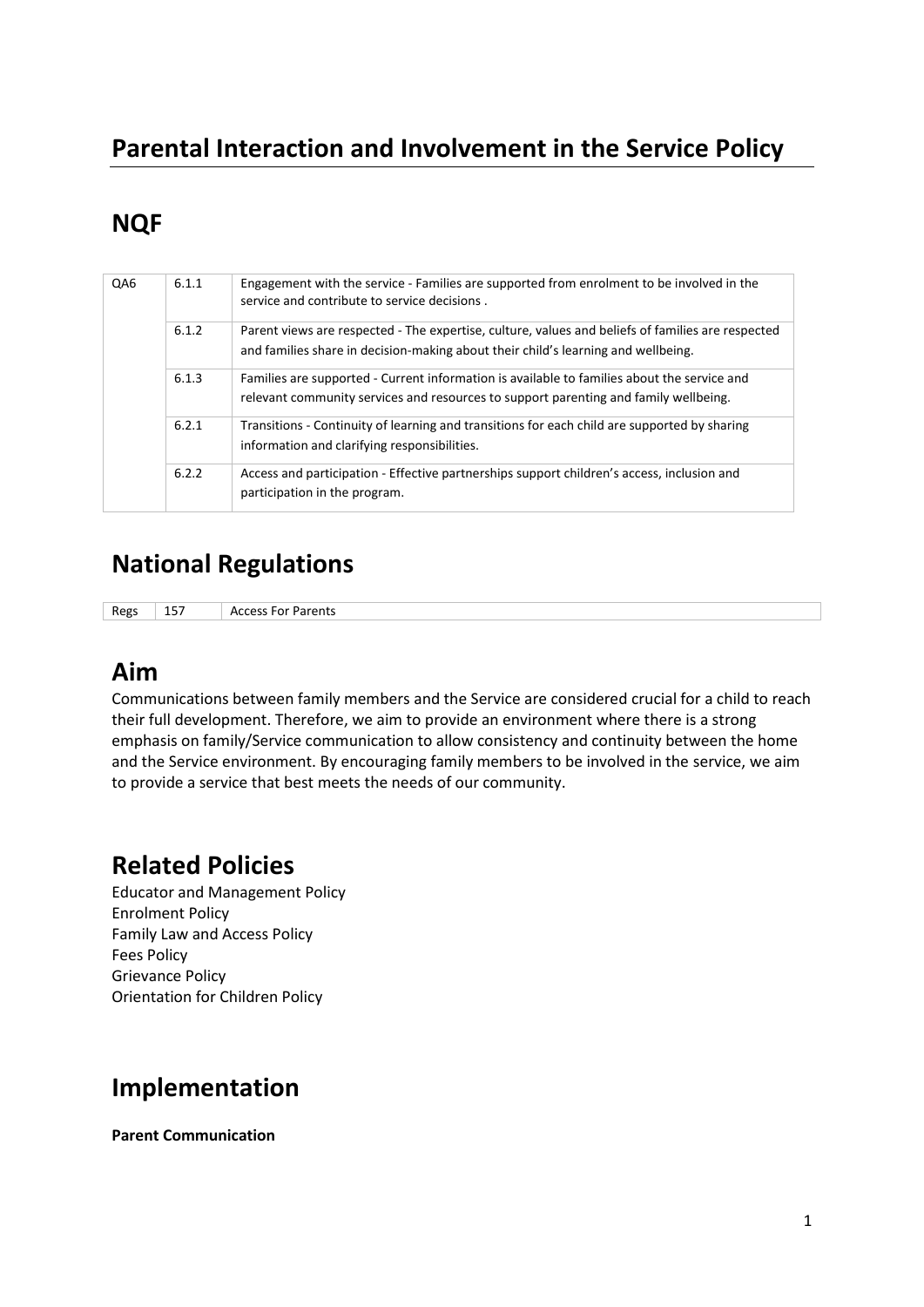Our Service aims to provide as many outlets as possible for family/service communication. These include:

- Face to face.
- Communication through Kinderm8, Email, Phone and social media
- A communication books
- A notice board displaying upcoming events and notices as well as Kinderm8 and social media and Email.
- Regular informal meetings with parents and the opportunity to plan formal meetings if necessary.
- A Suggestions Box in the foyer where parents can anonymously (or give their names if desired) make suggestions to improve the service.

If necessary, educators have support and access to translation services to provide this information for non-English speaking families.

#### **Parental and Family Involvement**

- Families are welcome to visit at any time of the day. (The Approved Provider, Nominated Supervisor and educators will not allow a parent to enter the service premises if they reasonably believe this would contravene a court order.)
- Families are encouraged to make suggestions and offer critique on our program, philosophy, management and food menu.
- Families are encouraged to share aspects of their culture with the educators and children as well as appropriate experiences.
- Families are invited to participate in the service's daily routine by helping out with activities such as craft, the preparation of morning tea, special activities and afternoon tea.
- Minutes of regular staff/parents meetings will be kept aside for either side to make suggestions.

#### **Parent Support**

For those families undergoing difficult situations and who seek assistance from service, the service will offer support as appropriate. Our service offers a parent library which provides resources and contact numbers for various support groups within the local community such as a baby nurse, playgroup and speech therapist.

For families who use English as a second language, translated documents can be provided.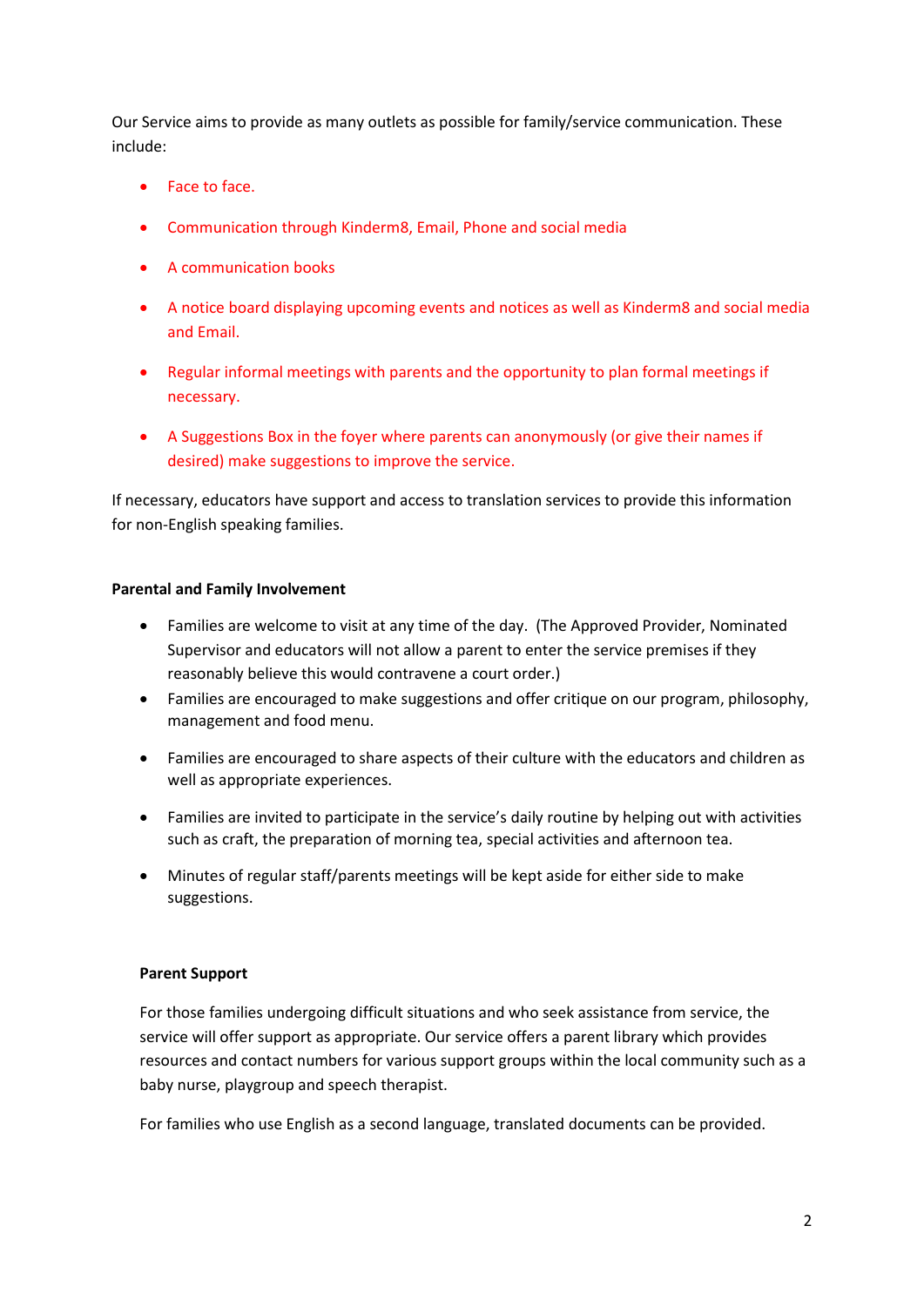### **Parent Grievances**

Our Grievance Policy outlines the steps we take to address complaints and grievances from educators, staff, families, visitors and volunteers.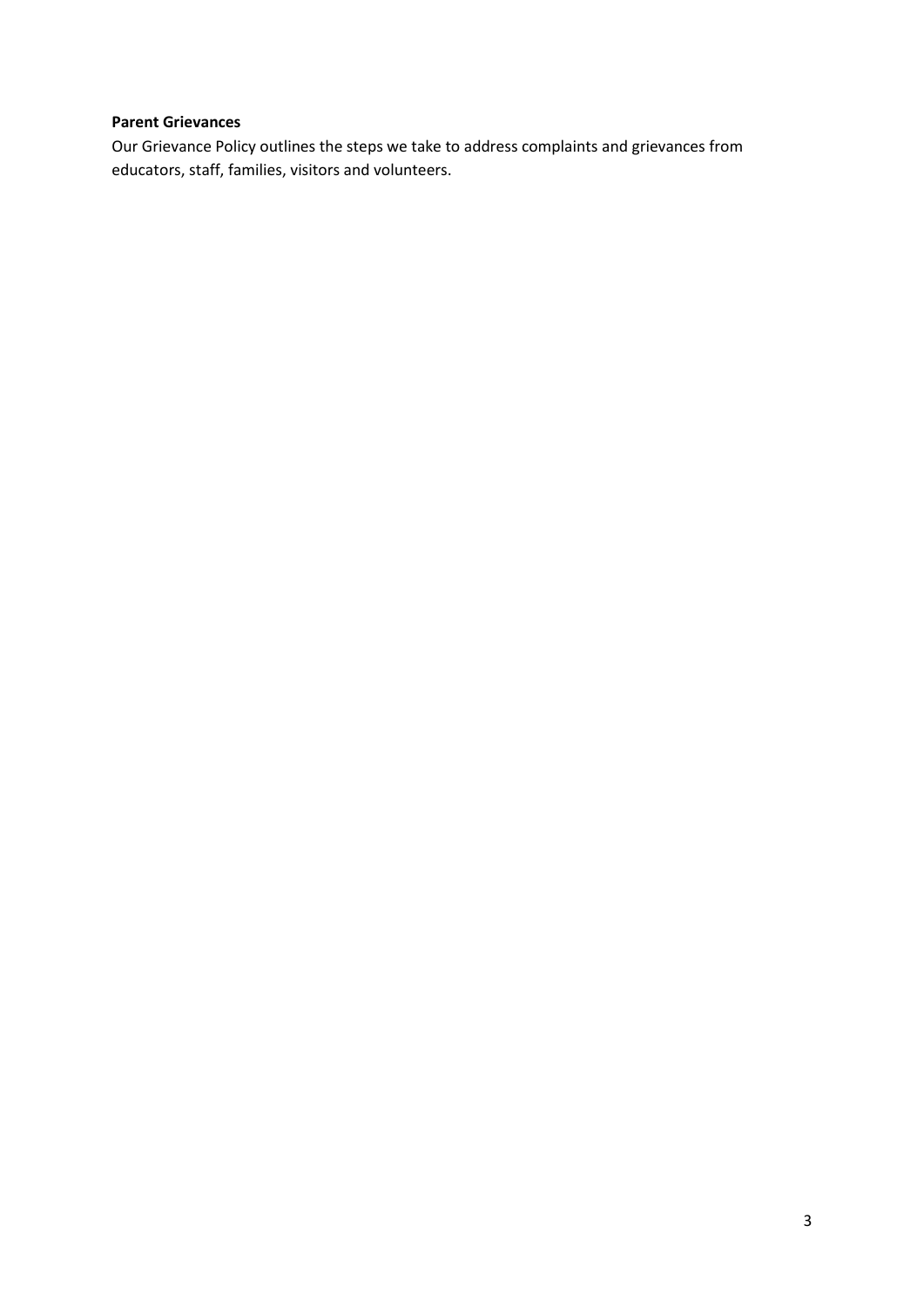### **Open Doors**

|             | Our Service can be accessed at any time for parental inspection.                                                  |
|-------------|-------------------------------------------------------------------------------------------------------------------|
| P           | Please come and see how we help your child develop and grow.                                                      |
| E           | Entry by you any time shows that we are happy for you to see our practices at any<br>time of the day.             |
| N           | Never leave your child in a Service unless you feel 100% confident in<br>their ability to provide for your child. |
| D           | Don't hesitate to ask us any questions about your child,<br>their development or our Service philosophy.          |
| Ő           | Our Service is proud of the quality of care we provide.                                                           |
| $\mathbf O$ | Our educators are qualified, trained, experienced and talented.                                                   |
| R           | Rather than take our word for this                                                                                |
| S           | See for yourselves!                                                                                               |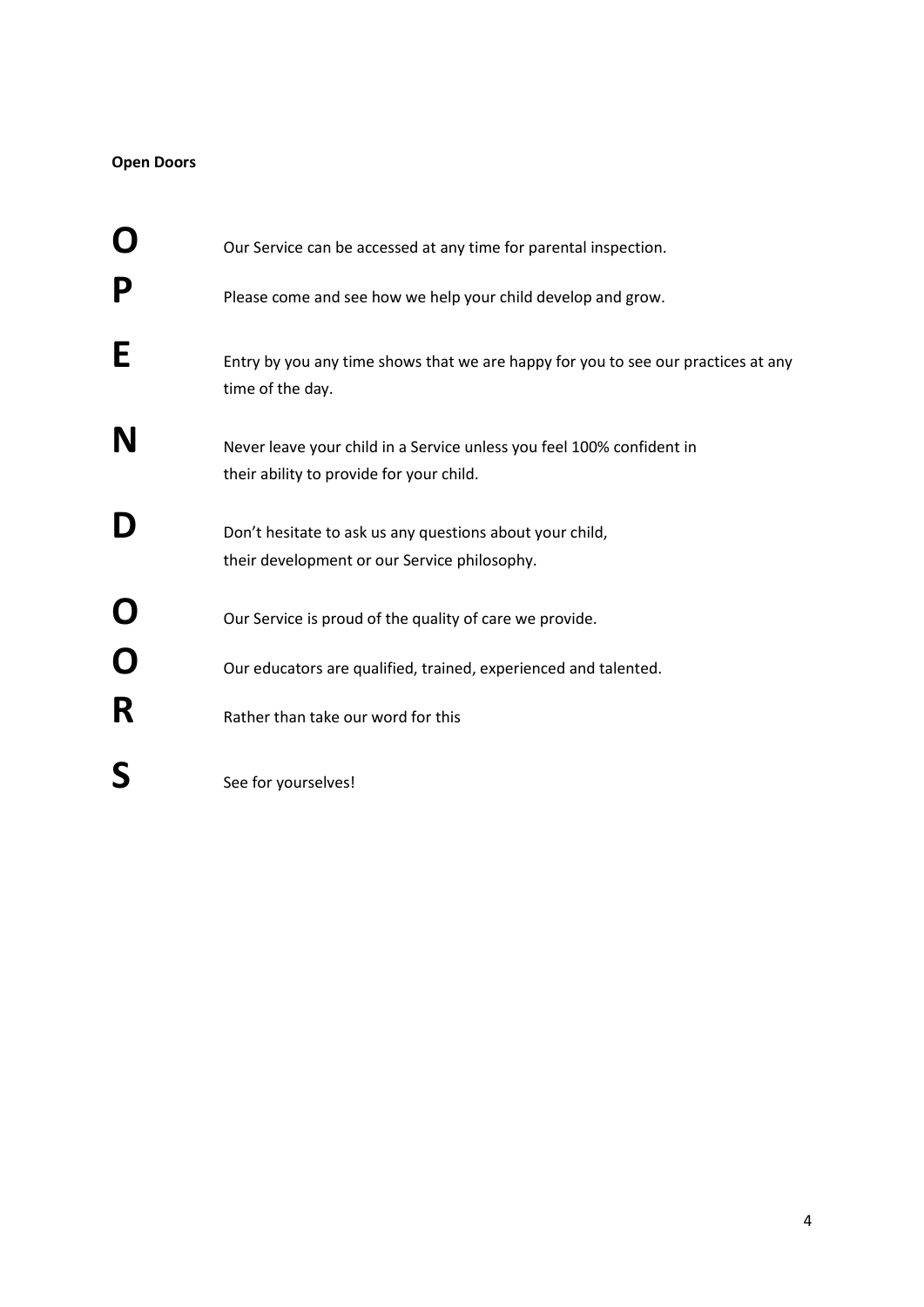**Parent Survey Template**

## **Parent Questionnaire**

Dear Parent

We wish to provide your child/ren with the highest level of care. In order to do this, we would like your opinion on how you feel the Service is being run and how our program and our philosophy is helping your child develop. It would help us if you provided us with your thoughts on what our Service's strengths and weaknesses are so we can work to improve these.

Attached is a questionnaire which asks your opinion of some important educational issues. It would help us if you could answer these as honestly as possible. Your responses will be kept private and confidential.

Please return completed survey by

Thank you for your participation.

\_\_\_\_\_\_\_\_\_\_\_\_\_\_\_\_\_\_\_\_\_\_\_\_\_\_\_

Nominated Supervisor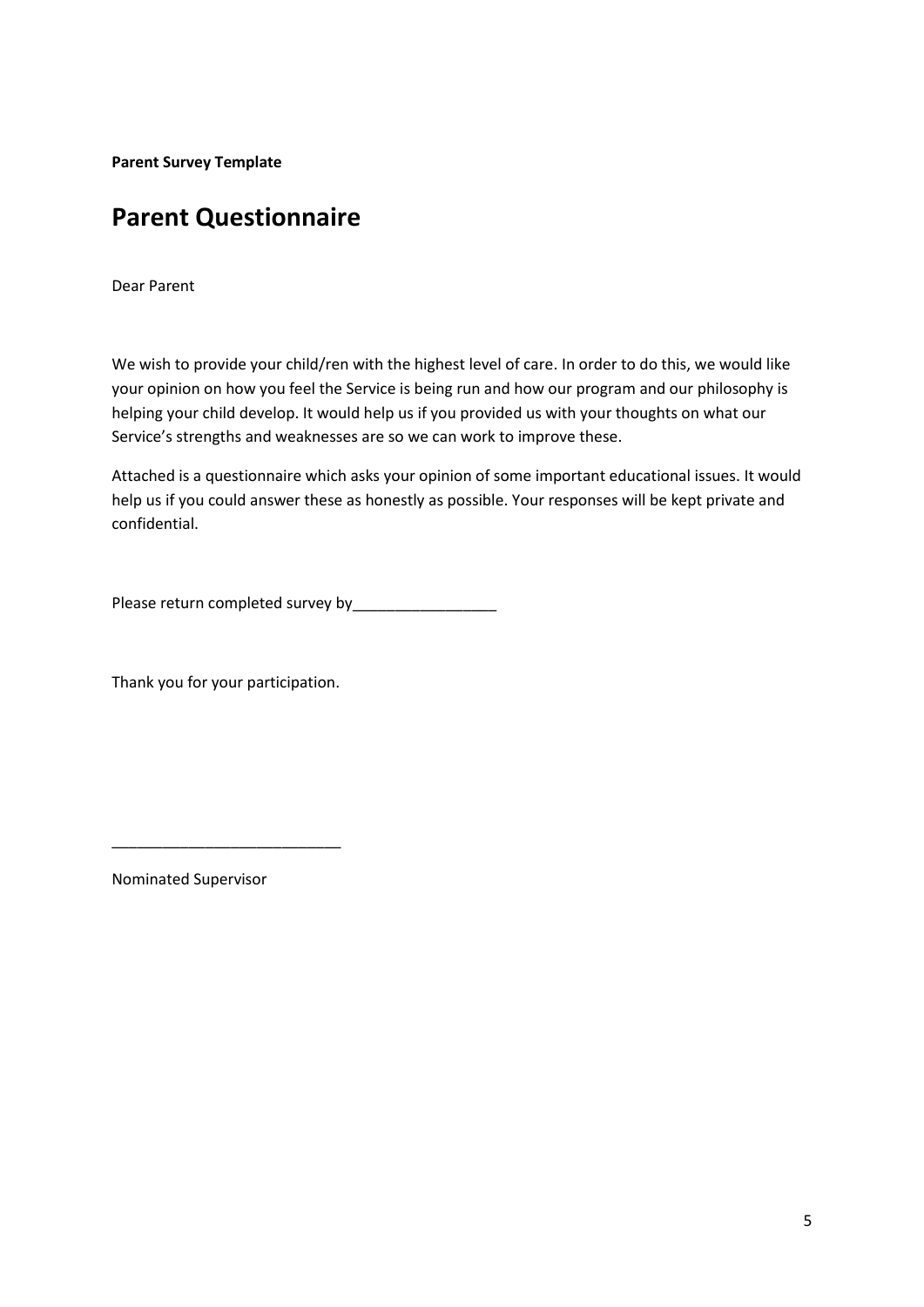### **Parent Survey**

|                                                                  | Strongly | Agree | Disagree | Don't |  |  |  |  |
|------------------------------------------------------------------|----------|-------|----------|-------|--|--|--|--|
| 1. I feel welcomed in the Service.                               | Agree    |       |          | Know  |  |  |  |  |
|                                                                  |          |       |          |       |  |  |  |  |
| 2. The Service takes my concerns seriously.                      |          |       |          |       |  |  |  |  |
| 3. The Service provides helpful information.                     |          |       |          |       |  |  |  |  |
| 4. I feel as though I can talk to the educators about my child's |          |       |          |       |  |  |  |  |
| progress.                                                        |          |       |          |       |  |  |  |  |
| 5. The Service values my help and interest.                      |          |       |          |       |  |  |  |  |
| 6. Teachers provide a challenging and stimulating environment    |          |       |          |       |  |  |  |  |
| for my child.                                                    |          |       |          |       |  |  |  |  |
| 7. Teachers care if my child is not doing as well as he/she can. |          |       |          |       |  |  |  |  |
| 8. The Service has a safe and secure environment.                |          |       |          |       |  |  |  |  |
| 9. The Service is always looking for ways to improve what it     |          |       |          |       |  |  |  |  |
| does.                                                            |          |       |          |       |  |  |  |  |
| 10. The educators regularly praise children.                     |          |       |          |       |  |  |  |  |
| 11. The children are the Service's main focus.                   |          |       |          |       |  |  |  |  |
| 12. I share in the education of my child.                        |          |       |          |       |  |  |  |  |
| 13. I receive adequate notice of Service events.                 |          |       |          |       |  |  |  |  |
| 14. Newsletters are regular and informative.                     |          |       |          |       |  |  |  |  |
| 15. The Service's aims are to improve the quality of learning    |          |       |          |       |  |  |  |  |
| and teaching.                                                    |          |       |          |       |  |  |  |  |
| What do you see as the strengths of the Service?                 |          |       |          |       |  |  |  |  |
|                                                                  |          |       |          |       |  |  |  |  |
|                                                                  |          |       |          |       |  |  |  |  |
|                                                                  |          |       |          |       |  |  |  |  |
|                                                                  |          |       |          |       |  |  |  |  |
| How do you see the Service could be improved?                    |          |       |          |       |  |  |  |  |
|                                                                  |          |       |          |       |  |  |  |  |
|                                                                  |          |       |          |       |  |  |  |  |
|                                                                  |          |       |          |       |  |  |  |  |
| In what ways would you like to be more involved in the Service?  |          |       |          |       |  |  |  |  |
|                                                                  |          |       |          |       |  |  |  |  |
|                                                                  |          |       |          |       |  |  |  |  |
|                                                                  |          |       |          |       |  |  |  |  |
| What other comments would you like to make (if any)              |          |       |          |       |  |  |  |  |
|                                                                  |          |       |          |       |  |  |  |  |
|                                                                  |          |       |          |       |  |  |  |  |
|                                                                  |          |       |          |       |  |  |  |  |
|                                                                  |          |       |          |       |  |  |  |  |
|                                                                  |          |       |          |       |  |  |  |  |

Thank you for taking the time to respond to these questions.